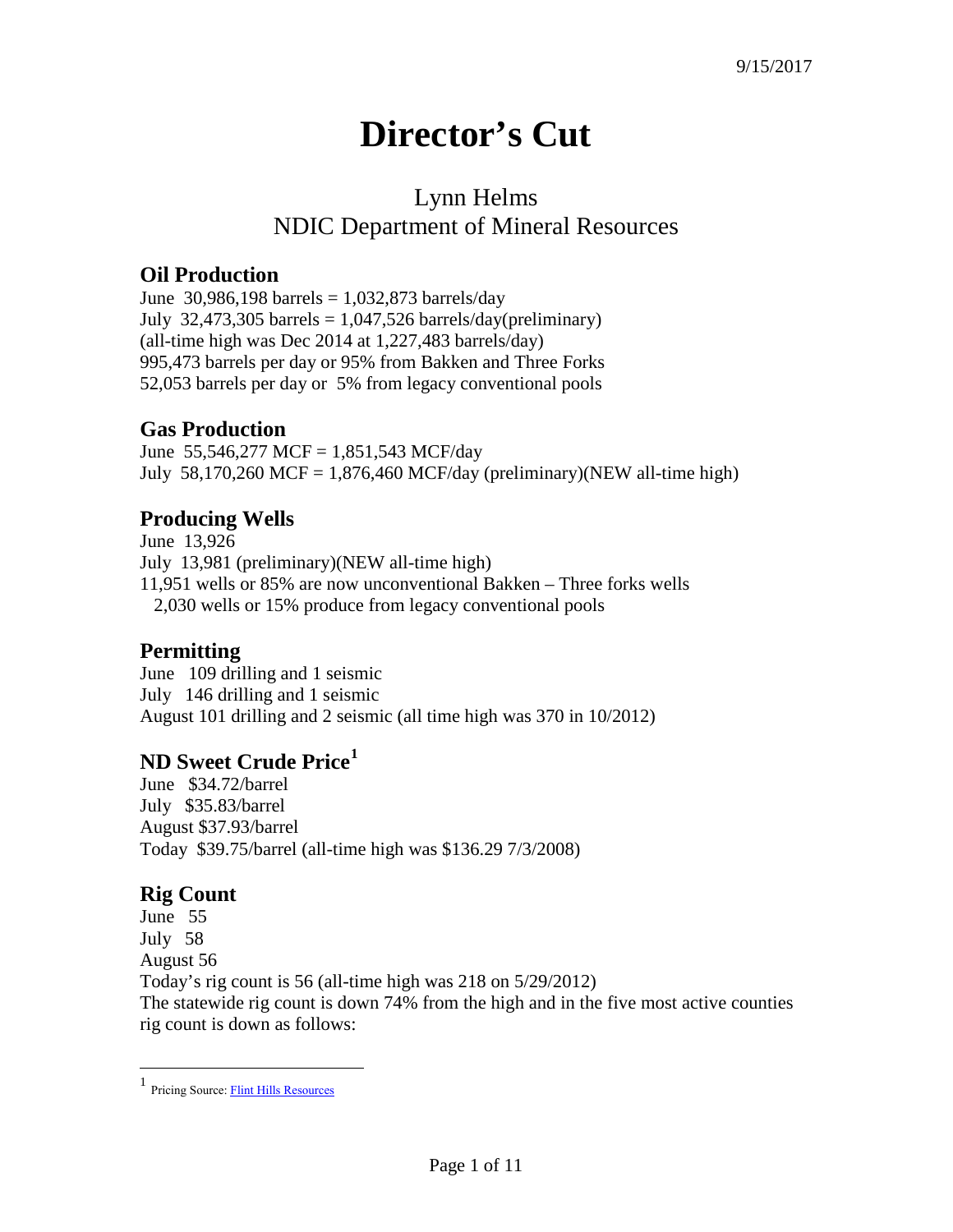| Divide | $-100\%$ (high was $3/2013$ )          |
|--------|----------------------------------------|
| Dunn   | $-76\%$ (high was $6/2012$ )           |
|        | McKenzie $-68\%$ (high was $1/2014$ )  |
|        | Mountrail $-80\%$ (high was $6/2011$ ) |
|        | Williams $-75\%$ (high was $10/2014$ ) |

#### **Comments:**

The drilling rig count increased three from June to July, then decreased two from July to August, and is currently unchanged from August to today. Operators have shifted from running the minimum number of rigs to incremental increases and decreases as WTI oil price moves between \$40 and \$50/barrel. If WTI drops below \$45/barrel for more than 30 days rig count is expected to drop.

The number of well completions has become highly variable from 88(final) in June to 67 (preliminary) in July.

Oil price weakness is now anticipated to last through calendar year 2017. OPEC met the last week of July and decided to extend production cuts for nine months, but compliance has been less than 100%. OPEC meets again in November and members are currently discussing support for extending cuts to mid-2018. The markets are watching to see if US shale production offsets OPEC cuts. US crude oil inventories continue to drop, and IEA has raised estimates for 2017 and 2018 demand.

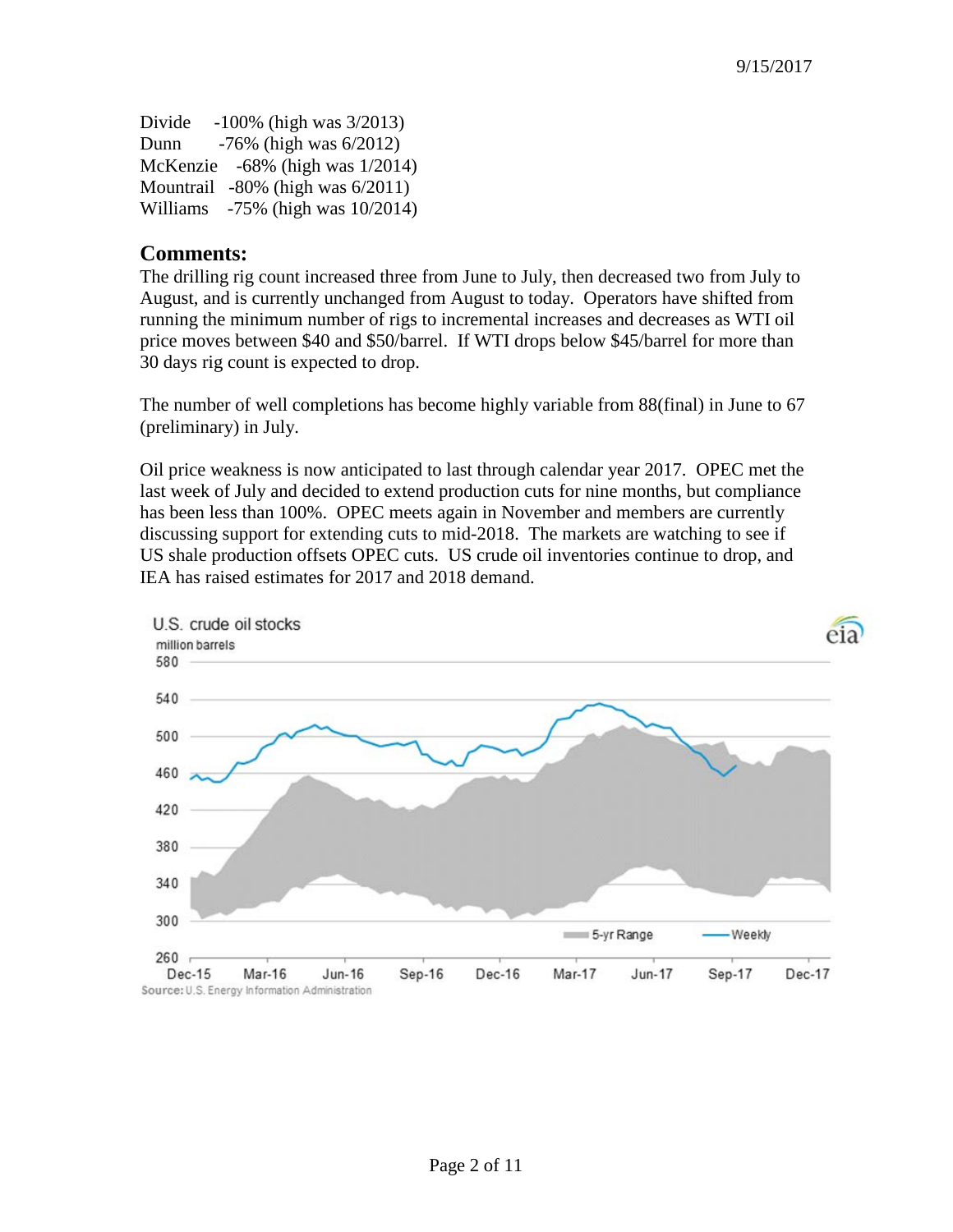

#### World liquid fuels production and consumption balance

eia Source: Short-Term Energy Outlook, September 2017

There were no significant precipitation events, twelve days with wind speeds in excess of 35 mph (too high for completion work), and no days with temperatures below -10F.

Over 99% of drilling now targets the Bakken and Three Forks formations.

Estimated wells waiting on completion<sup>[2](#page-2-0)</sup> is 889, up 34 from the end of June to the end of July.

Estimated inactive well count<sup>[3](#page-2-1)</sup> is 1,478, up 20 from the end of June to the end of July.

Crude oil take away capacity including rail deliveries to coastal refineries is more than adequate.

Low oil price associated with crude oil inventories that remain near the five-year average high continues to limit drilling rig count. Utilization rate for rigs capable of 20,000+ feet is 35-40% and for shallow well rigs (7,000 feet or less) 25-30%.

<span id="page-2-0"></span><sup>&</sup>lt;sup>2</sup> The number of wells waiting on completions is an estimate on the part of the director based on idle well count and a typical five year average. Neither the State of North Dakota, nor any agency officer, or employee of the State of North Dakota warrants the accuracy or reliability of this product and shall not be held responsible for any losses caused by this product. Portions of the information may be incorrect or out of date. Any person or entity that relies on any information obtained from this product does so at his or her own risk.

<span id="page-2-1"></span><sup>3</sup> Includes all well types on IA and AB statuses.

IA= Inactive shut in  $\geq$ 3 months and  $\leq$ 12 months

AB= Abandoned (Shut in >12 months)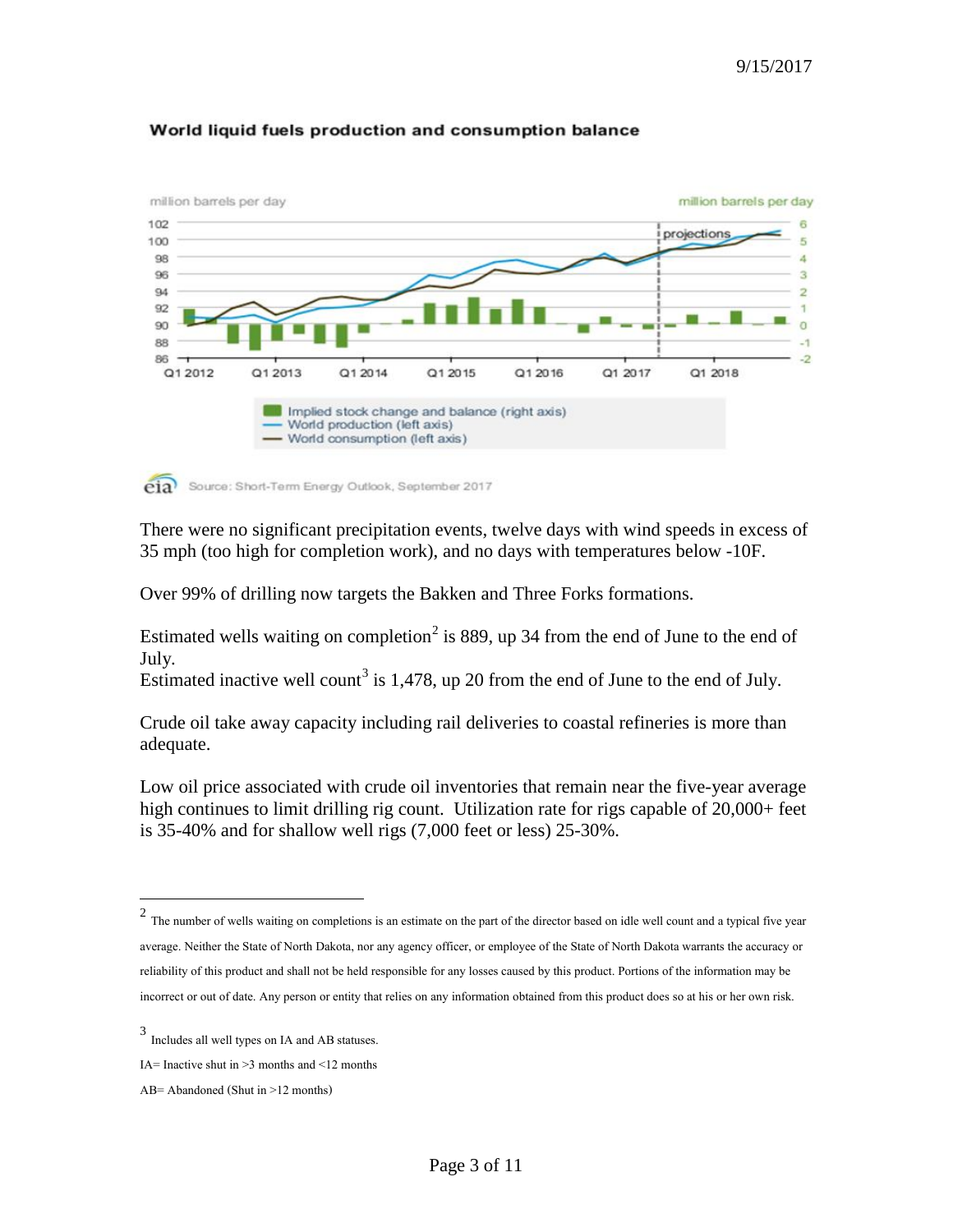Drilling permit activity increased 34% from June to July then decreased 31% from July to August. Operators continue to maintain a permit inventory that will accommodate increased drilling price points within the next 12 months.

Rigs actively drilling on federal surface in the Dakota Prairie Grasslands is unchanged at one.

Activity on the Fort Berthold Reservation is as follows: 13 drilling rigs (4 on fee lands and 9 on trust lands) 217,664 barrels of oil per day (134,602 from trust lands & 83,062 from fee lands) 1,704 active wells (1,185 on trust lands & 519 on fee lands) 82 wells waiting on completion 458 approved drilling permits (408 on trust lands & 99 on fee lands)

Seismic activity is up due to the fall season. There are 5 surveys active, 0 recording, 0 NDIC reclamation projects, 0 remediating, 1 suspended, and 0 permitted.

North Dakota leasing activity is limited to renewals and top leases in the Bakken - Three Forks area.

US natural gas storage is now 1% above the five-year average indicating some positive price improvement in the future. North Dakota shallow gas exploration could be economic at future gas prices, but is not at the current price. The operator of the exploration well (file 27235) in Emmons County has cancelled all other permits in the area and the well was plugged on 7/28/17.

The price of natural gas delivered to Northern Border at Watford City is up \$0.08 at \$2.44/MCF. This results in a current oil to gas price ratio of 16 to 1. The percentage of gas flared remained at 12%. The Tioga gas plant input was down 1% to 83% of capacity. The expansion of gas gathering from south of Lake Sakakawea is starting up and the crude oil and natural gas liquids transfer lines have been approved pending geotechnical work this summer. The July Bakken capture percentage was 89% with the daily volume of gas flared from June to July up 5.9 MMCFD. The historical high flared percent was 36% in 09/2011.

Gas capture statistics are as follows: Statewide 88% Statewide Bakken 89% Non-FBIR Bakken 90% FBIR Bakken 82% Trust FBIR Bakken 81% Fee FBIR 89%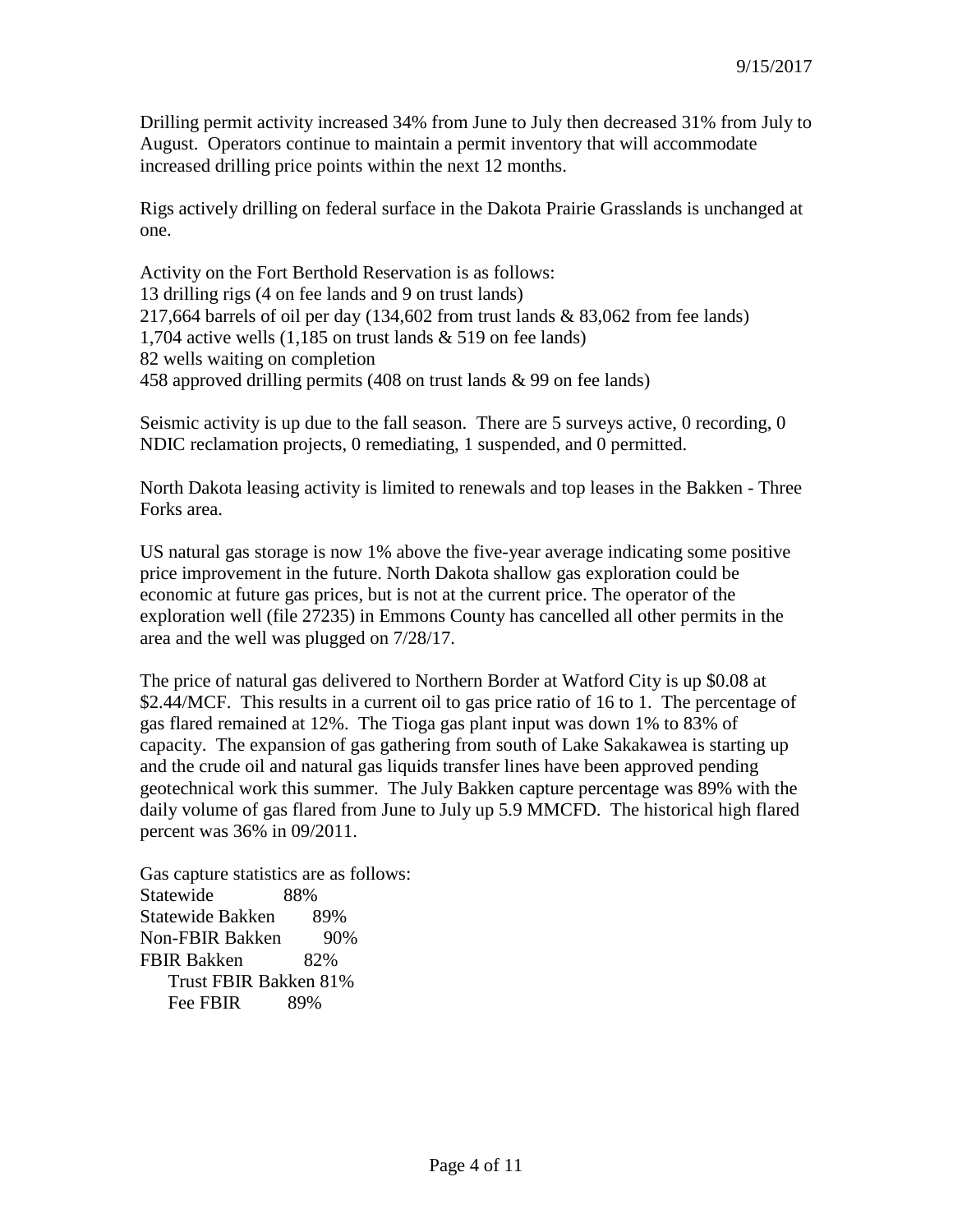77% January 1, 2015 through March 31, 2016 80% April 1, 2016 through October 31, 2016 85% November 1, 2016 through October 31, 2018 88% November 1, 2018 through October 31, 2020 91% beginning November 1, 2020

**BIA** has published a new final rule to update the process for obtaining rights of way on Indian land. The rule was published 11/19/15 and became effective 12/21/15. The final rule can be found at [https://www.federalregister.gov/articles/2015/11/19/2015-](https://www.federalregister.gov/articles/2015/11/19/2015-28548/rights-of-way-on-indian-land) [28548/rights-of-way-on-indian-land.](https://www.federalregister.gov/articles/2015/11/19/2015-28548/rights-of-way-on-indian-land) On 3/11/16, the Western Energy Alliance filed a complaint and motion for a temporary restraining order and/or a preliminary injunction. On 4/19/16, the US District court for the District of North Dakota issued an order denying the motion for a preliminary injunction. Secretary Zinke has expressed interest in revising right of way rules to simplify and speed up the process.

**BLM** has published a new final rule 43 CFR Parts 3100, 3160 and 3170 to update and replace its regulations on venting and flaring of natural gas effective 1/17/16. The final rule can be viewed online at [https://www.blm.gov/programs/energy-and-minerals/oil](https://www.blm.gov/programs/energy-and-minerals/oil-and-gas/operations-and-production/methane-and-waste-prevention-rule)[and-gas/operations-and-production/methane-and-waste-prevention-rule.](https://www.blm.gov/programs/energy-and-minerals/oil-and-gas/operations-and-production/methane-and-waste-prevention-rule) North Dakota, Wyoming, Montana, Western Energy Alliance, and IPAA filed for a preliminary injunction to prevent the rule going into effect until the case is settled. A hearing in Casper, Wyoming was held 1/6/17. On 1/16/17 the court denied all of the petitioners' motions for preliminary injunctions. On 2/3/17 the US House of Representatives voted 221-191 to approve a Congressional Review Act resolution against the rule. On 3/28/17 President Trump issued an executive order which in part directs "The Secretary of the Interior shall review the following final rules, and any rules and guidance issued pursuant to them, for consistency with the policy set forth in section 1 of this order and, if appropriate, shall, as soon as practicable, suspend, revise, or rescind the guidance, or publish for notice and comment proposed rules suspending, revising, or rescinding those rules:". This rule is included in the list as item (iv). North Dakota plans to continue active participation in the litigation of this rule until the BLM takes final action eliminating the rule. The Senate voted 51 to 49 against the CRA, allowing the rule to remain in effect. On 6/27/17 U.S. D. Ct. Judge Skavdahl granted BLM's motion to extend the merits briefing schedule by 90 days, based on BLM's APA 705 stay and BLM's representations regarding its plans to reconsider the VF Rule. Opening briefs were filed 7/3/17. On 7/5/17 California and New Mexico sued BLM in the U.S. District Court for the Northern District of California, seeking a declaratory judgement that BLM's APA 705 stay was illegal and vacating the stay. The relief they request would vacate the stay of the January 2018 compliance et al deadlines, bringing them all back into force. BLM officials have encouraged North Dakota to intervene. On 7/12/17 a group of NGOs including the Fort Berthold Protectors of Water and Earth Rights filed a separate suit against the BLM in federal court in the U.S. District Court for the Northern District of California, seeking a declaratory judgement that BLM's APA 705 stay was illegal and vacating the stay. California and New Mexico, along with various environmental groups, have challenged BLM's stay in the Northern District of California,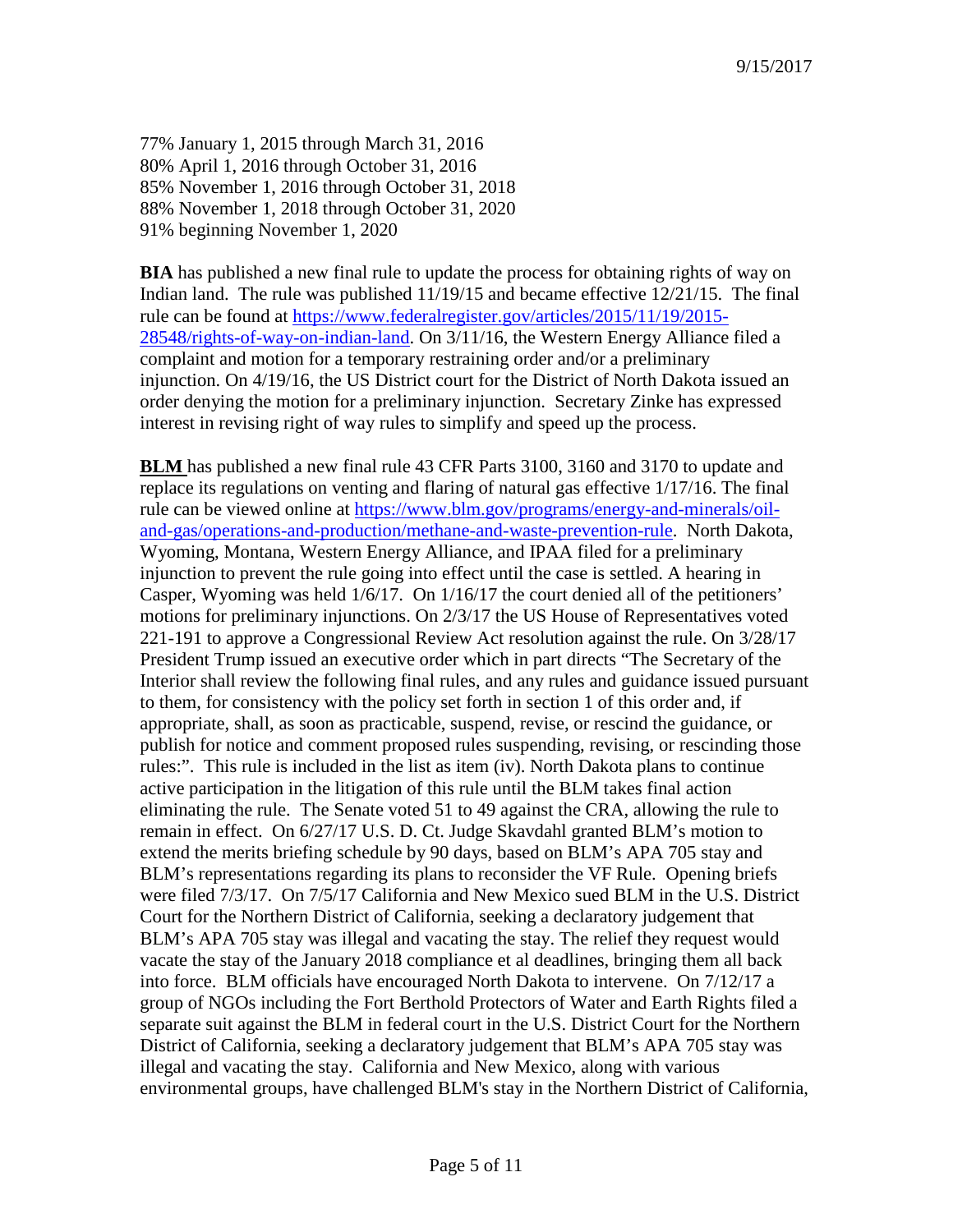and filed a motion for summary judgment on 7/26/17. On 8/24/17 North Dakota filed a response supporting BLM's motion, a motion to intervene, and a motion to change venue to Wyoming. These venue motions are critical because otherwise all of the litigation regarding the timing of the Flaring Rule, including the future rulemakings further extending compliance deadlines that BLM has stated that it intends to publish, could end up in front of the magistrate judge in the Northern District of California instead of Judge Skavdahl in Wyoming.

**BLM** revised final regulations for hydraulic fracturing on federal and Indian lands were published in the CFR on 3/26/15 and they were scheduled to go into effect 6/24/15. North Dakota, Colorado, Utah, Wyoming, Western Energy Alliance, and IPAA filed for a preliminary injunction to prevent the rules going into effect until the case is settled. Following a lengthy hearing in Casper, Wyoming on 6/23/15, the court issued a stay on the rules. On 9/30/15 the court granted a preliminary injunction, preventing the rules from being enforced until litigation on the rule is final. The  $10<sup>th</sup>$  Circuit Court of Appeals issued an order 3/10/16 denying the industry alternative motion for a stay. On 6/21/16 the court found the rule to be unlawful and ordered it set aside. The plaintiffs filed a motion with the US Court of Appeals for the Tenth Circuit to dismiss the appeal of the preliminary injunction. The Department of Justice on behalf of the BLM and the intervening environmental groups filed an appeal of the decision on the rule and oppose the motion to dismiss the appeal of the preliminary injunction. The North Dakota Response Brief to the US Court of Appeals for the Tenth Circuit was filed 9/15/16. NDIC comments on the rule can be found at [http://www.nd.gov/ndic/ic-press/BLM](http://www.nd.gov/ndic/ic-press/BLM-comments-120625.pdf)[comments-120625.pdf.](http://www.nd.gov/ndic/ic-press/BLM-comments-120625.pdf) On 3/28/17 President Trump issued an executive order which in part directs "The Secretary of the Interior shall review the following final rules, and any rules and guidance issued pursuant to them, for consistency with the policy set forth in section 1 of this order and, if appropriate, shall, as soon as practicable, suspend, revise, or rescind the guidance, or publish for notice and comment proposed rules suspending, revising, or rescinding those rules". This rule is included in the list as item (i). On 5/4/2017 BLM filed a request asking the court to hold the appeal in abeyance as it will "soon" initiate a rulemaking process to revise or rescind the 2015 Rule, that it had the authority to issue the Rule, but conceding that the Rule does not reflect BLM's current priorities or policies, as reflected in certain recent Presidential Executive Orders. After the BLM submitted its filings the 10th Circuit Court Appeals immediately directed the petitioners (including North Dakota) and the intervenors to file briefs by 6/5/17 to respond to BLM's position. Two amicus groups that submitted merits briefs (the law school professors and former DOI officials) filed supplemental amicus briefs on the questions posed by the Court following the change of Administrations. The Court's Supplemental Order authorized the filing of these additional amicus briefs. Both briefs seek to capitalize on the BLM's continued insistence that it had the authority to issue the Rule (but concede that the 2015 HF Rule does not reflect BLM's current priorities or policies as reflected in certain recent Presidential Executive Orders). The two amicus groups solicit the Court to rule on the merits of the BLM and NGO appeals and to overturn the District Court decision, actually asking the Court to issue an advisory opinion on the BLM's authority. In addition to addressing the NGO arguments, North Dakota will respond to these two briefs in the context that all three parties are asking the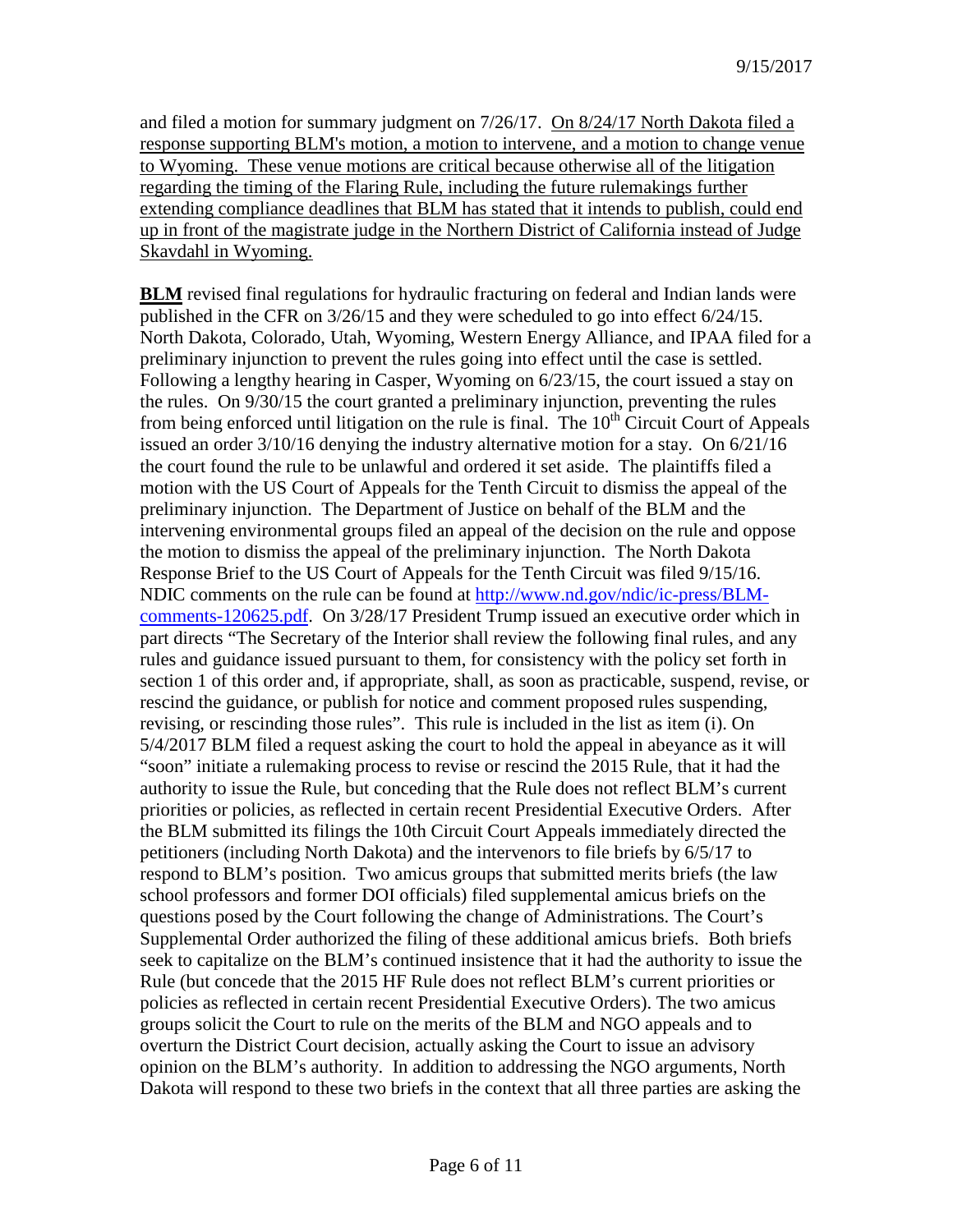Court to do what it is prohibited from doing by Article III of the U.S. Constitution. North Dakota filed a response brief 6/20/17 in support of the BLM action to put the rule in abeyance and take final action vacating the rule. Oral arguments before the  $10<sup>th</sup>$  Circuit took place 7/27/17. A recording of the oral arguments is now available on the home page of the court's website [http://www.ca10.uscourts.gov.](https://urldefense.proofpoint.com/v2/url?u=http-3A__www.ca10.uscourts.gov&d=DwMGaQ&c=2s2mvbfY0UoSKkl6_Ol9wg&r=-wqsZnBxny594KY8HeElow&m=Ul_VtJUX6iW5pvHjCcBxUWtskC0F4Dhry3sPtcEHvCw&s=laRHiLDv5w8otcQWQjpn82WMieoB2AZ-Q4M1LFQPL5s&e=) NDIC will file comments supporting BLM's rescission of the rule.

**BLM** has published the North Dakota Greater Sage-Grouse Proposed Resource Management Plan Amendment and Final EIS. NDIC is evaluating whether the state needs to intervene in the lawsuit filed by Western Energy Alliance challenging the final plan. Information on the plan and EIS can be found at the following web addresses: [https://www.blm.gov/epl-front-](https://www.blm.gov/epl-front-office/eplanning/planAndProjectSite.do?methodName=dispatchToPatternPage¤tPageId=48797)

[office/eplanning/planAndProjectSite.do?methodName=dispatchToPatternPage&currentP](https://www.blm.gov/epl-front-office/eplanning/planAndProjectSite.do?methodName=dispatchToPatternPage¤tPageId=48797) [ageId=48797.](https://www.blm.gov/epl-front-office/eplanning/planAndProjectSite.do?methodName=dispatchToPatternPage¤tPageId=48797) On 6/7/17 Secretary Zinke issued Secretarial Order 3353 to establish an internal review team that, among other things, evaluated both federal sage-grouse plans and state plans and programs to ensure they are complementary and explored possible plan modifications with local economic growth and job creation in mind. On 8/10/17 Secretary of the Interior Ryan Zinke received a report from the Department of the Interior Sage-Grouse Review Team (DOI Team) regarding possible plan and policy modifications to complement state efforts to improve Greater Sage-Grouse conservation and economic development on public lands. The report is the final product required by Secretarial Order 3353 "Greater Sage-Grouse Conservation and Cooperation with Western States". The report, the cover letter from the Bureau of Land Management to the Secretary, and the memo from Secretary Zinke to Deputy Secretary David Bernhardt are available at https://www.doi.gov/sites/doi.gov/files/uploads/so3353 memo\_coverletter\_report\_08071 [7.pdf.](https://www.doi.gov/sites/doi.gov/files/uploads/so3353_memo_coverletter_report_080717.pdf) NDIC is evaluating whether the state needs to comment or intervene in the lawsuit filed by Western Energy Alliance challenging the final plan.

**BLM** On 8/9/17 the DOI Interior board of Land Appeals stayed drilling on the Slawson Torpedo wells. The MHA Nation appealed the BLM decision to grant drilling permits because the well pad is located 600 feet from Lake Sakakawea although a 2012 tribal law requires the wells be 2,640 feet from the lake. The spacing unit for the wells contains private, federal, and state minerals while the surface location is on private land within the boundaries of the Fort Berthold Reservation. On 8/15/17 U.S. District Court Judge Daniel Hovland granted Slawson's request to continue drilling and on 8/29/17 extended the order allowing drilling through at least 10/31/17 when another hearing on the matter is scheduled.

**EPA** On 8/26/15 a coalition of environmental organizations filed a 60 day legal notice with the U.S. Environmental Protection Agency demanding more regulation of drilling and fracking waste. The groups are the Environmental Integrity Project, Natural Resources Defense Council, Earthworks, Responsible Drilling Alliance, San Juan Citizens Alliance, West Virginia Surface Owners Rights Organization, and the Center for Health, Environment and Justice. On 5/4/16 the same environmental groups filed suit against the EPA in the federal district court for the District of Columbia. The Plaintiffs Allege that EPA "has failed to meet its nondiscretionary duty" under the federal Resource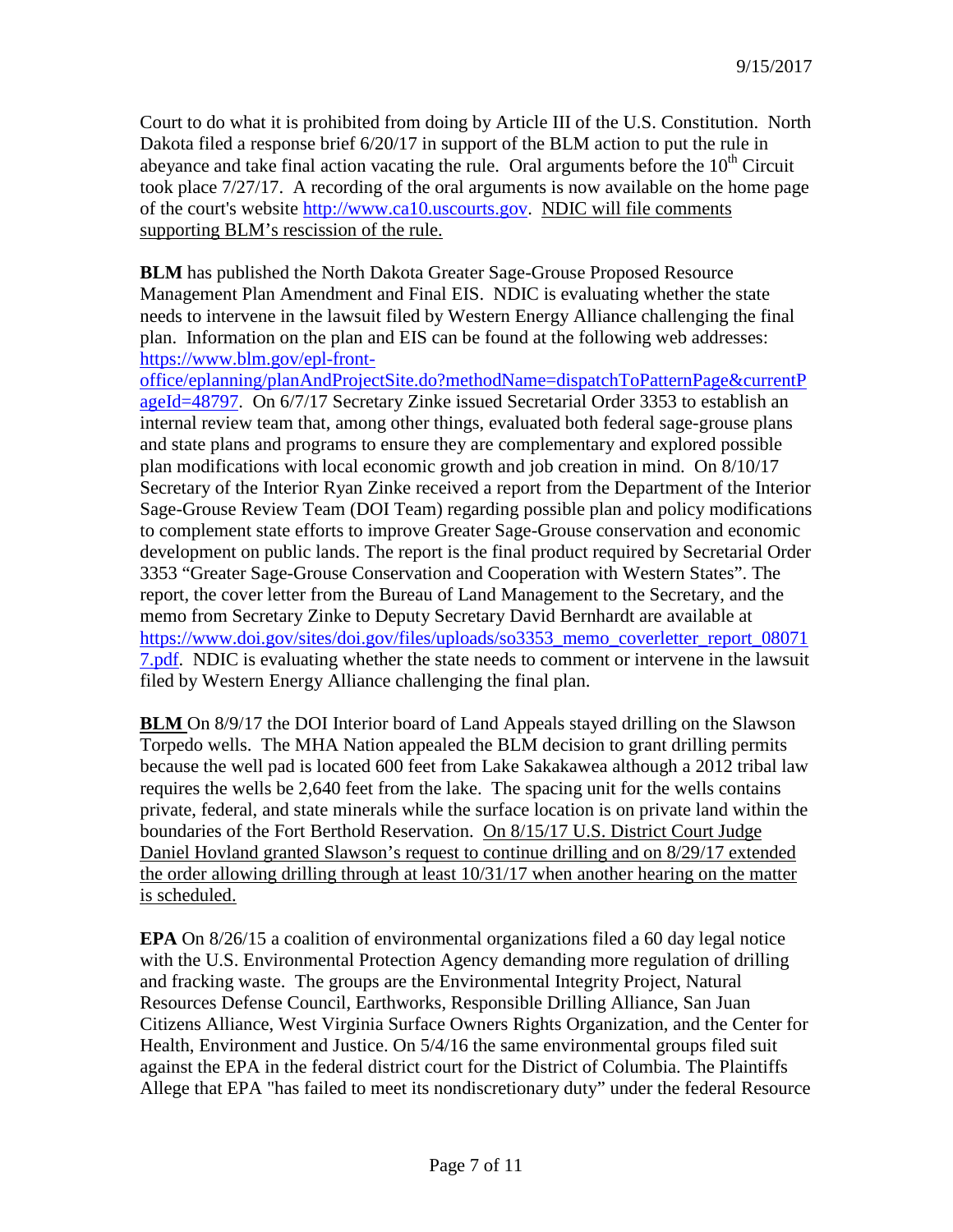Conservation and Recovery Act (RCRA ) to review and revise the RCRA Subtitle D solid waste regulations for O&G wastes every three years and that EPA last completed such a review in 1988 and that EPA has failed to review or revise the guidelines for state solid waste plans since 1981.

Plaintiffs want to force EPA to do two things-

1. Issue more stringent regulations for managing and disposing of O&G wastes, including on issues such as open-air pits and impoundments used for storing O&G wastewater, underground injection wells, and the transportation of O&G wastes by truck or pipeline.

2. Make the state solid waste plan guidelines more stringent and comprehensive. The document filed in the suit can be found at [http://environmentalintegrity.org/wp](http://environmentalintegrity.org/wp-content/uploads/2016-05-04-RCRA-OG-Wastes-Deadline-Suit-Complaint-FILED.pdf)[content/uploads/2016-05-04-RCRA-OG-Wastes-Deadline-Suit-Complaint-FILED.pdf](http://environmentalintegrity.org/wp-content/uploads/2016-05-04-RCRA-OG-Wastes-Deadline-Suit-Complaint-FILED.pdf) On 6/30/16 North Dakota filed motions to intervene in order to prevent a sue and settle situation that would adversely impact state regulatory jurisdiction and to dismiss the case. Motions to Intervene were also filed by the Texas Railroad Commission, American Petroleum Institute, Independent Petroleum Association of America, and the association of Texas oil and gas producer/royalty owners (TIPRO). The plaintiffs and EPA each filed motions to oppose the motions to intervene. North Dakota filed a reply in support of its motion on 9/23/16. Late Friday afternoon 11/18/16 the U.S. District Court in Washington DC denied North Dakota and the two industry association's Motions to Intervene. The Court accepted the NGOs' statements in their briefs that all they asked for in their Complaint was a deadline for EPA to conduct a rulemaking, and concluded that none of the intervenors had demonstrated a sufficient "injury" to support standing in that context. On 12/23/16, EPA and the NGOs submitted a proposed consent decree to the Court that would settle the RCRA Subtitle D litigation. Unlike under the Clean Air Act, there is no statutory RCRA requirement that the proposed decree be published in the Federal Register or put out for public comment. NDIC has significant concerns about the proposed decree and submitted a letter to the court expressing those concerns. Since the court denied ND's motion to intervene, ND is not a party. The consent decree was approved Dec. 28 by U.S. District Judge John D. Bates. The EPA has agreed to review the regulations and by July 2019 either propose new rules or determine that new rules aren't necessary. This is a sue and settle deal. On 1/13/17 North Dakota filed an appeal of the decision(s), consent decree, and federal reimbursement of plaintiffs legal costs. As part of the appeal process, on 03/24/17 North Dakota filed a statement of issues and the other administrative filings: (1) Whether the District Court erred in denying North Dakota's motion to intervene in order to represent its sovereign interests in a case in which the Plaintiffs-Appellees seek to compel the U.S. Environmental Protection Agency ("U.S. EPA") to review and revise solid waste management regulations under Subtitle D of the Resource Conservation and Recovery Act. (2) Whether the District Court erred in concluding that North Dakota did not have Article III standing in this case. (3) Whether the District Court erred in concluding that North Dakota should be held to a different, and more stringent, standard for Article III standing than the Plaintiffs-Appellees. (4) Whether the District Court erred in entering a Consent Decree that violates Subtitle D of RCRA because it omits statutory non-discretionary duties with which U.S. EPA must comply, and would impose new non-discretionary duties on U.S. EPA that are not contained in the statute. North Dakota filed its opening appeal brief in the UNITED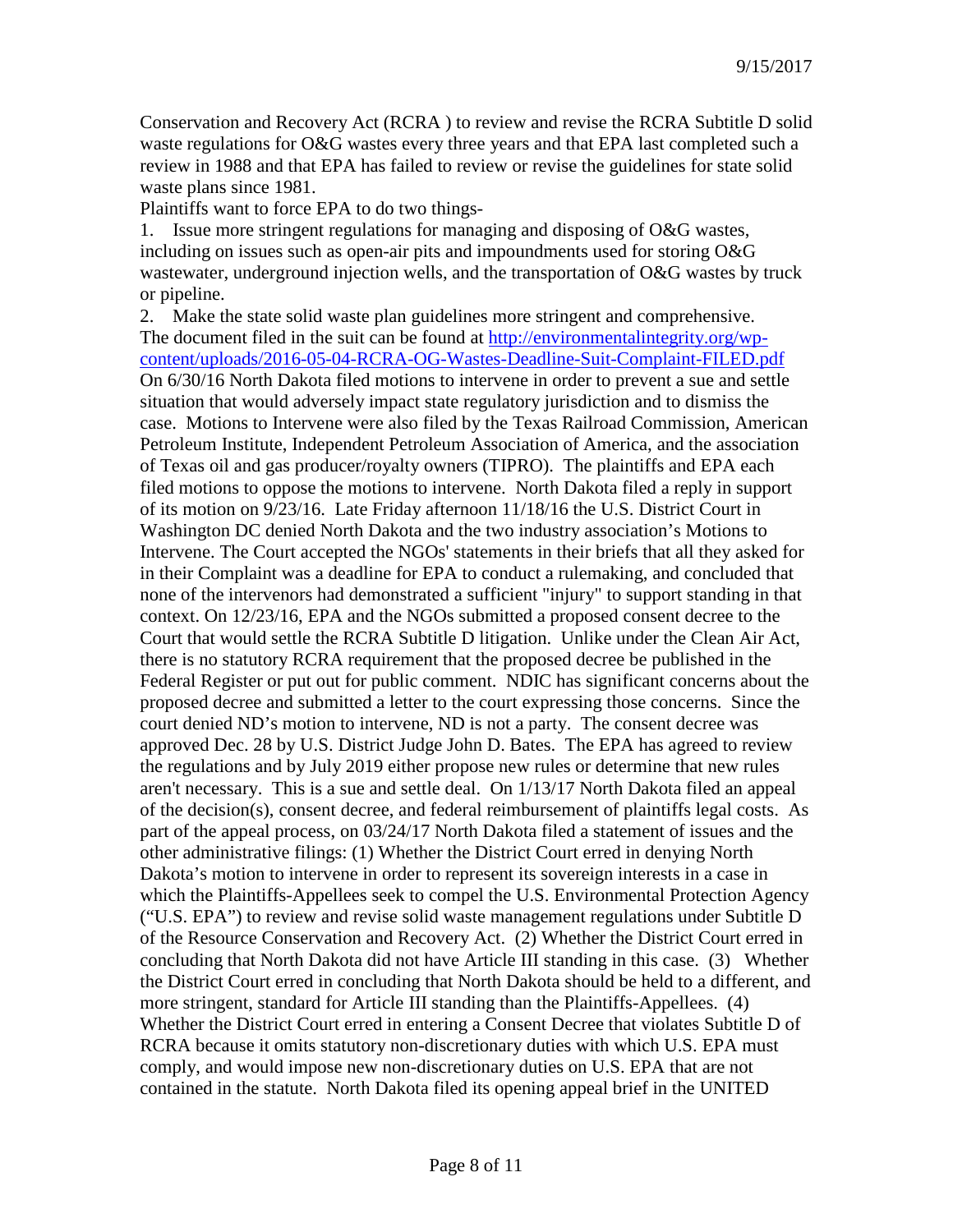STATES COURT OF APPEALS FOR THE DISTRICT OF COLUMBIA CIRCUIT on 5/23/17. The EPA and the NGOs filed briefs 6/21/17 and North Dakota filed a reply brief 7/5/17. A date for oral arguments should be set soon.

**EPA** On 6/3/16 the final rule proposing a suite of changes to Clean Air Act permitting requirements for new and modified emissions sources in the oil and natural gas industry was published in the Federal Register. On 6/29/16 the NDIC decided to file a Petition for Review with the US Appeals Court for the District of Columbia to defend the state's sovereign jurisdiction over oil and gas regulation. Thirteen other states have joined this effort. North Dakota declined the standard offer to explore settlement through the court's mediation program.

The proposed actions and NDIC comments are as follows:

o Proposed New Source Performance Standards – Docket ID number EPA-HQ-OAR-2010-0505. NDIC comments can be found at [http://www.nd.gov/ndic/ic-press/EPA-HQ-](http://www.nd.gov/ndic/ic-press/EPA-HQ-OAR-2010-0505.pdf)[OAR-2010-0505.pdf](http://www.nd.gov/ndic/ic-press/EPA-HQ-OAR-2010-0505.pdf)

o Draft Control Techniques Guidelines – Docket ID number: EPA-HQ-OAR-2015-0216. NDIC comments can be found at [http://www.nd.gov/ndic/ic-press/EPA-HQ-OAR-2015-](http://www.nd.gov/ndic/ic-press/EPA-HQ-OAR-2015-0216.pdf) [0216.pdf](http://www.nd.gov/ndic/ic-press/EPA-HQ-OAR-2015-0216.pdf)

o Proposed Source Determination Rule – Docket ID number: EPA-HQ-OAR-2013-0685. NDIC comments can be found at [http://www.nd.gov/ndic/ic-press/EPA-HQ-OAR-2013-](http://www.nd.gov/ndic/ic-press/EPA-HQ-OAR-2013-0685.pdf) [0685.pdf](http://www.nd.gov/ndic/ic-press/EPA-HQ-OAR-2013-0685.pdf)

o Proposed Federal Implementation Plan for Implementing Minor New Source Review Permitting in Indian Country – Docket ID number: EPA-HQ-OAR-2014-0606. NDIC comments can be found at [http://www.nd.gov/ndic/ic-press/EPA-HQ-OAR-2014-](http://www.nd.gov/ndic/ic-press/EPA-HQ-OAR-2014-0606.pdf) [0606.pdf.](http://www.nd.gov/ndic/ic-press/EPA-HQ-OAR-2014-0606.pdf)

North Dakota et al. and EPA have filed motions to govern further proceedings and briefing schedules. On 3/28/17 President Trump issued an executive order which in part directs "The Administrator shall review the final rule entitled "Oil and Natural Gas Sector: Emission Standards for New, Reconstructed, and Modified Sources," 81 Fed. Reg. 35824 (July 3, 2016), and any rules and guidance issued pursuant to it, for consistency with the policy set forth in section 1 of this order and, if appropriate, shall, as soon as practicable, suspend, revise, or rescind the guidance, or publish for notice and comment proposed rules suspending, revising, or rescinding those rules." On 4/7/17 EPA filed a motion to hold the cases in abeyance. On 6/8/17 the NGO environmental groups challenged EPA's July 5th decision to issue a 90 day stay of the Rule's upcoming implementation dates. The NGOs argue that EPA's justifications for its stay (onerous implementation costs and excessive state administrative burdens) of the Rule were already raised and rejected by EPA during EPA's original rulemaking and that the requirements of a "judicial stay" are not met. The NGO's action is a new case, filed in the D.C. Circuit. They have also filed an emergency motion asking the Court to immediately vacate EPA's decision. On July 3 the DC Circuit court issued a 2:1 decision granting the NGO petition and vacating EPA's 90 day stay of the rule. North Dakota filed an amicus brief in support of the EPA stay. On 7/13/17 the same DC Circuit court granted an EPA motion to recall the mandate and granting 14 days for then EPA to seek reconsideration or review by the full court. API and WVA along with other states filed petitions for rehearing en banc, but on 8/10/17 the entire DC Circuit issued an order denying the API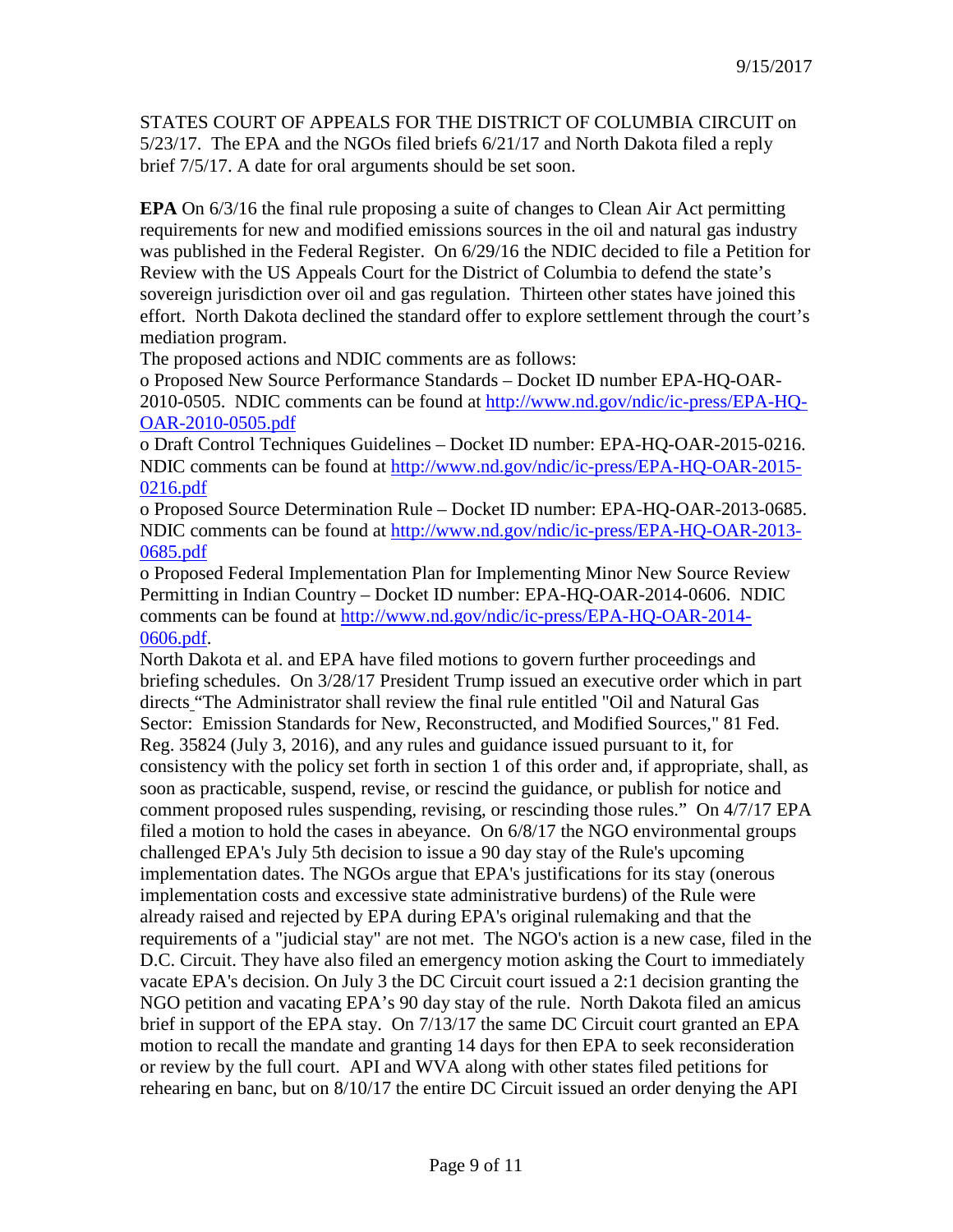and WVa et al States petitions. EPA now proposed a 2-year stay of certain provision in the oil and gas NSPS. North Dakota filed comments on 8/9/17 in support of the proposed 2-year stay.

**EPA** published an advanced notice of proposed rule-making to seek comments on the information that should be reported or disclosed for hydraulic fracturing chemical substances and mixtures and the mechanism for obtaining this information. The proposed rule-making is in response to a petition from Earthjustice and 114 other groups who are opposed to the use of the GWPC-IOGCC FracFocus website process of chemical disclosure and any type of trade secret protection for hydraulic fracturing fluid mixtures. These groups are requesting EPA regulation of chemical disclosure under the federal Toxic Substances Control Act. Thanks to all who provided comments in support of a "states first" policy. NDIC comments can be viewed at [http://www.nd.gov/ndic/ic](http://www.nd.gov/ndic/ic-press/DMR-frac714.pdf)[press/DMR-frac714.pdf](http://www.nd.gov/ndic/ic-press/DMR-frac714.pdf)

**EPA** Administrator, Gina McCarthy, and the Assistant Secretary of the Army (Civil Works), Jo Ellen Darcy, signed the "Waters of the United States" final rule on 05/27/2015. The final rule was published in the Federal Register 7/29/15 and became effective in 37 states on 8/28/15. North Dakota, Alaska, Arizona, Arkansas, Colorado, Idaho, Missouri, Montana, Nebraska, New Mexico, Nevada, South Dakota, and Wyoming filed a lawsuit in U.S. District Court, claiming the final rule would harm states as regulators of the waters and lands. On 8/27/15 Federal District Judge Erickson granted a preliminary injunction preventing enforcement of the rule in the 13 states. The North Dakota case will now be subject to appeal, but no schedule has been set at this time. NDIC comments can be viewed at [http://www.nd.gov/ndic/ic-press/WOTUS](http://www.nd.gov/ndic/ic-press/WOTUS-comments.pdf)[comments.pdf](http://www.nd.gov/ndic/ic-press/WOTUS-comments.pdf)

Texas, Mississippi and Louisiana filed a joint complaint in the U.S. District Court for the Southern District of Texas, charging that the rule is unconstitutional. Ohio and Michigan filed a complaint in the U.S. District Court for the Southern District of Ohio, alleging that the expansion of jurisdiction includes dry land. Georgia and eight other states (Alabama, Florida, Kansas, Kentucky, South Carolina, Utah, West Virginia and Wisconsin) filed suit in the U.S. District Court for the Southern District of Georgia, asking the court to vacate the rule and block its enforcement by injunction. On 10/9/15 the United States Court Of Appeals for the Sixth Circuit granted a nationwide stay of the WOTUS rule pending jurisdiction determinations. On 2/28/17 President Trump signed an executive order directing the EPA to take action, paving the way for the elimination of the rule. North Dakota plans to continue active participation in the litigation of this rule until the EPA takes final action eliminating the rule. On 6/27/17 The EPA and USACOE filed an official proposal to withdraw the rule and begin a replacement rulemaking process. The proposed rule was published in the Federal Register on 6/27/17, and will be open for public comment until 8/28/17. The public is invited to submit comments identified by Docket ID No. EPA-HQ-OW-2017-0203, at [http://www.regulations.gov.](http://www.regulations.gov/) North Dakota is preparing comments from multiple agencies. On 8/16/17 the EPA published an extension of the comment period through 9/27/16.

**PHMSA** Advance notice of proposed rulemaking (ANPRM)was announced  $1/10/17$ .